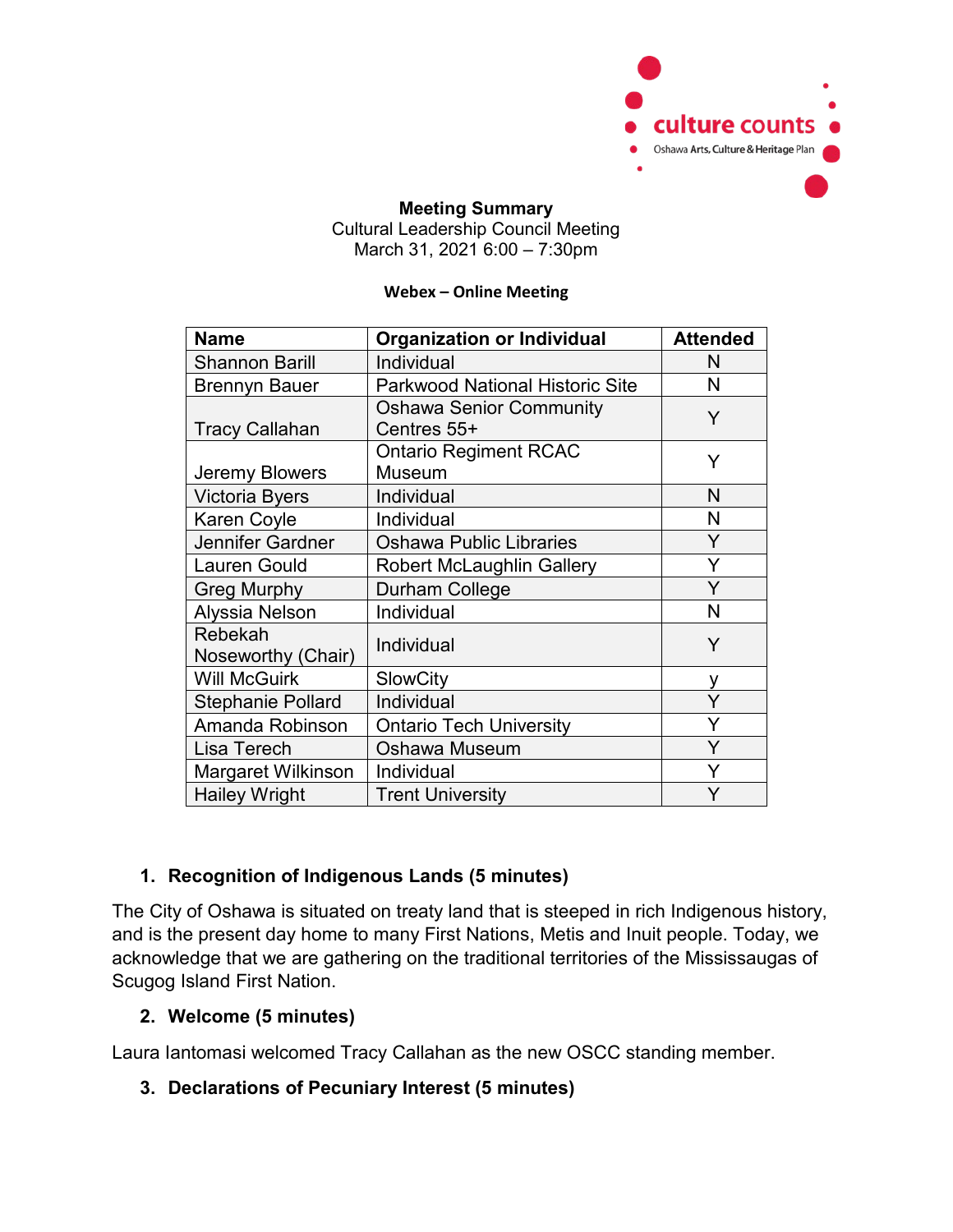

None indicated by CLC members

## **4. Approval of Summary Notes from Previous Meetings (January 27, 2021) (5 minutes)**

Meeting summary was approved

# **5. Public Art Task Force Update (5 minutes)**

Laura Iantomasi provided an update that the last PATF meeting was a short one. Laura shared that there was a project presentation on the Signs of Life Presentation by Rebekah Noseworthy and Chad Tyson. Rebekah spoke and acknowledged her project with Chad, and gave more details on what the project entails.

# **6. CCC Update (5 minutes)**

Laura Iantomasi provided an updated that the Community Centennial Committee meetings were going well and things were beginning to move forward. Laura updated that three sub-committees have been formed including community engagement, marketing and branding, and heritage. It is anticipated that more sub-committees will be formed as the anniversary date moves forward. Lisa Terech asked about the Heritage committee and encouraged people to reach out to her for heritage, offering the services of the Oshawa Museum.

### **7. Staff Updates (10 minutes) a. Culture Counts Awards**

Laura Iantomasi announced that the nominations for both Culture Counts and Community Legend have been received. Laura discussed next steps, towards determining the recipients, and that the goal is to have the award winners announced in the coming months.

# **b. Feasibility Study Update**

Laura Iantomasi shared that the RFP bids were received, and that the project has been awarded to NGL Nordicity. The project is currently on hold due until further notice due to staffing.

# **c. Impact of COVID-19 on Culture in Oshawa**

Laura Iantomasi provided an update and expressed that this project is currently on hold at this time.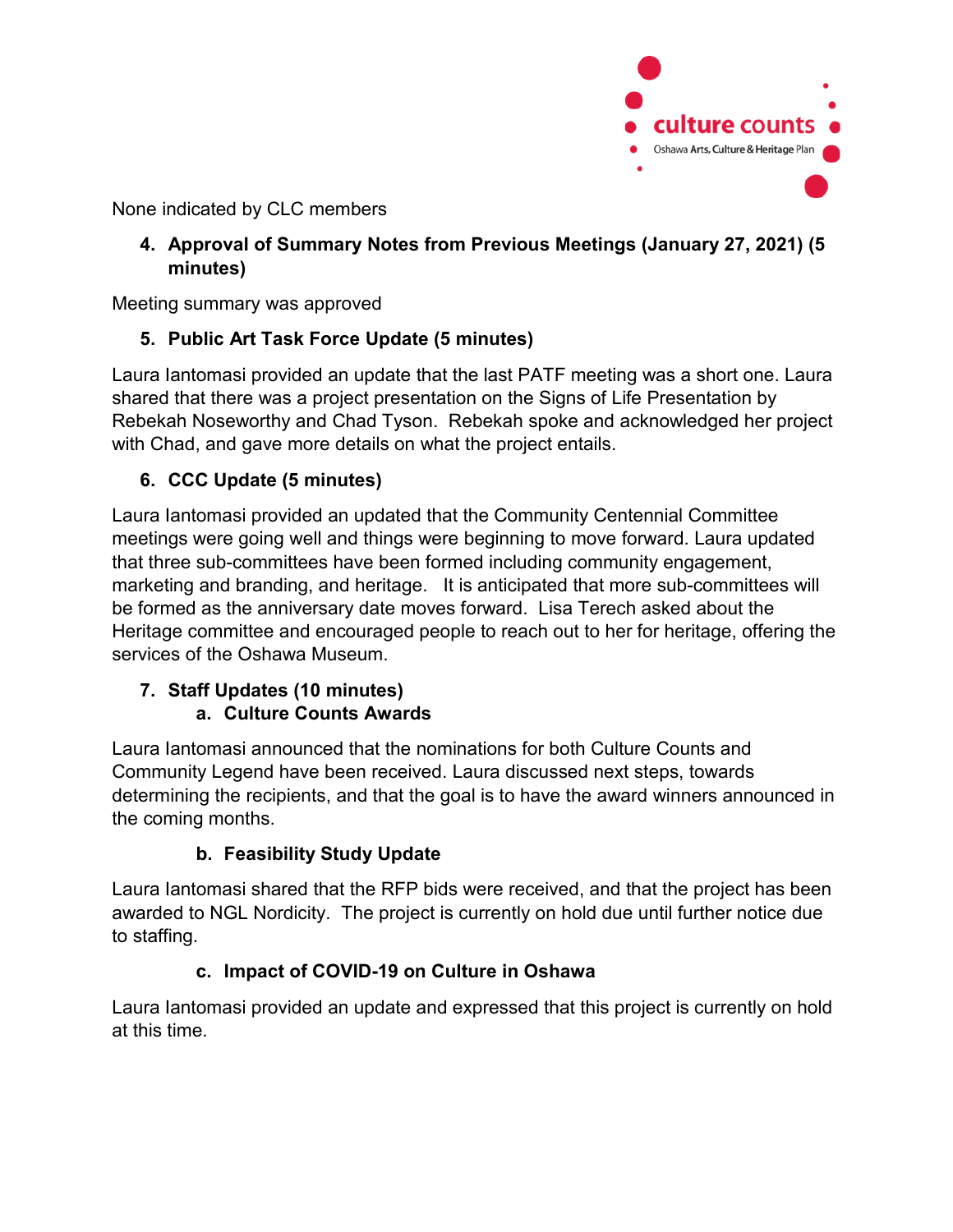

# **d. Impact of COVID-19 on Culture - Community Conversation – DC Capstone Project**

Laura Iantomasi provided update that due to staffing with the City of Oshawa, and the timeliness for the students meant that students were redeployed to other projects in order to meet there capstone project course requirements.

Greg Murphy shared that there may be an opportunity to receive support through Durham College for this project in the fall.

# **e. Staffing Update**

Laura Iantomasi talked about the current staff changes that have happened in the Area of Culture with the City of Oshawa.

## **8. Member Roundtable (20 minutes)**

- Lauren Gould shared that the RMG is currently looking to move programming outdoors and be more active in creative place making.
- Jeremy Blowers shared that the Ontario Regiment Musuem's Canteen Building restoration has begun based on a motion passed by council in 2019. It will be turned into a classroom and education centre.
- Jennifer Gardner shared that the Library is busy planning May and June programming. Jennifer shared that the library is working with OSCC and RMG for a senior's art program. The theme this year is victory.
- Will McGurik shared a few of his projects he is working on including one with Dani Crosby which features students at Durham College, and an a project being shared on Bell TV, and the upcoming Oshawa Music Awards.
- Greg Murphy provided an update on Durham College, looking ahead to the fall to ensure that the health of both the faculty and student is supported.
- Hailey Wright shared that Trent Durham is hoping for a return to campus in fall. Hailey shared that students ran a virtual indigenous art sale, which was widely successful, and that they have a teaching city project looking at cultural economy with city of Oshawa.
- Amanda Robinson shared that Ontario Tech U is doing an upcomingwebinar on Grading in university courses as part of their beyond the walls series.
- Laura lantomasi introduced Kassidy Watts and Sarah Wintle to the group as City staff that are supporting Culture currently, and shared that they are responsible for the Social Media channels, and are always looking for content to share to help support the cultural community.